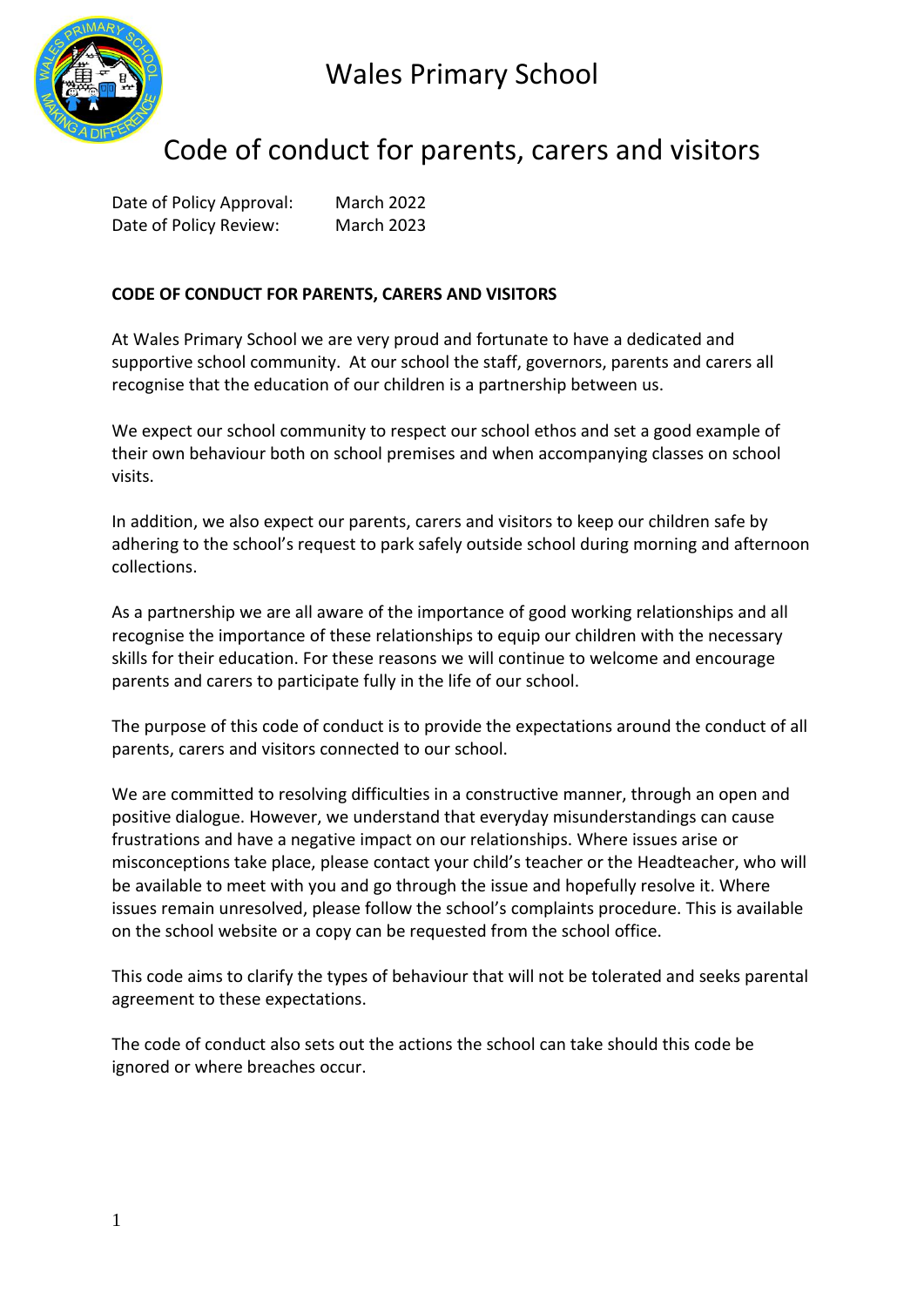Wales Primary School



# Code of conduct for parents, carers and visitors

### **Behaviour that will not be tolerated:**

- Disruptive behaviour which interferes or threatens to interfere with any of the school's normal operation or activities anywhere on the school premises
- Any inappropriate behaviour on the school premises
- Using loud or offensive language or displaying temper
- Threatening in any way, a member of staff, visitor, fellow parent/carer or child
- Damaging or destroying school property
- Sending abusive or threatening emails or text/voicemail/phone messages or other written communications (including social media) to anyone within the school community
- Defamatory, offensive or derogatory comments regarding the school or any of the pupils/parents/staff/governors at the school on Facebook or other sites
- The use of physical, verbal or written aggression towards another adult or child. This includes physical punishment of your own child on school premises
- Approaching someone else's child in order to discuss or chastise them because of the actions of this child towards their own child. (Such an approach to a child may be seen to be an assault on that child and may have legal consequences)
- Smoking, taking illegal drugs or the consumption of alcohol on school premises
- Dogs being brought on to the school premises (other than accredited assistance or guide dogs).

Should **any** of the above occur on school premises or in connection with school the school may feel it is necessary to take action by contacting the appropriate authorities or consider banning the offending adult from entering the school premises.

## **COVID-19**

Parents, carers and visitors must observe the COVID-secure measures put in place by school. These are detailed in but not limited to the following documents

[https://www.gov.uk/government/publications/actions-for-schools-during-the-coronavirus](https://www.gov.uk/government/publications/actions-for-schools-during-the-coronavirus-outbreak)[outbreak](https://www.gov.uk/government/publications/actions-for-schools-during-the-coronavirus-outbreak)

[https://www.gov.uk/government/publications/covid-19-people-with-covid-19-and-their](https://www.gov.uk/government/publications/covid-19-people-with-covid-19-and-their-contacts/covid-19-people-with-covid-19-and-their-contacts)[contacts/covid-19-people-with-covid-19-and-their-contacts](https://www.gov.uk/government/publications/covid-19-people-with-covid-19-and-their-contacts/covid-19-people-with-covid-19-and-their-contacts)

If we need to step measures up on the advice of the Local Authority or Public Health England then we may implement our Outbreak Management Plan and parents/carers will be informed of any new measures related to this.